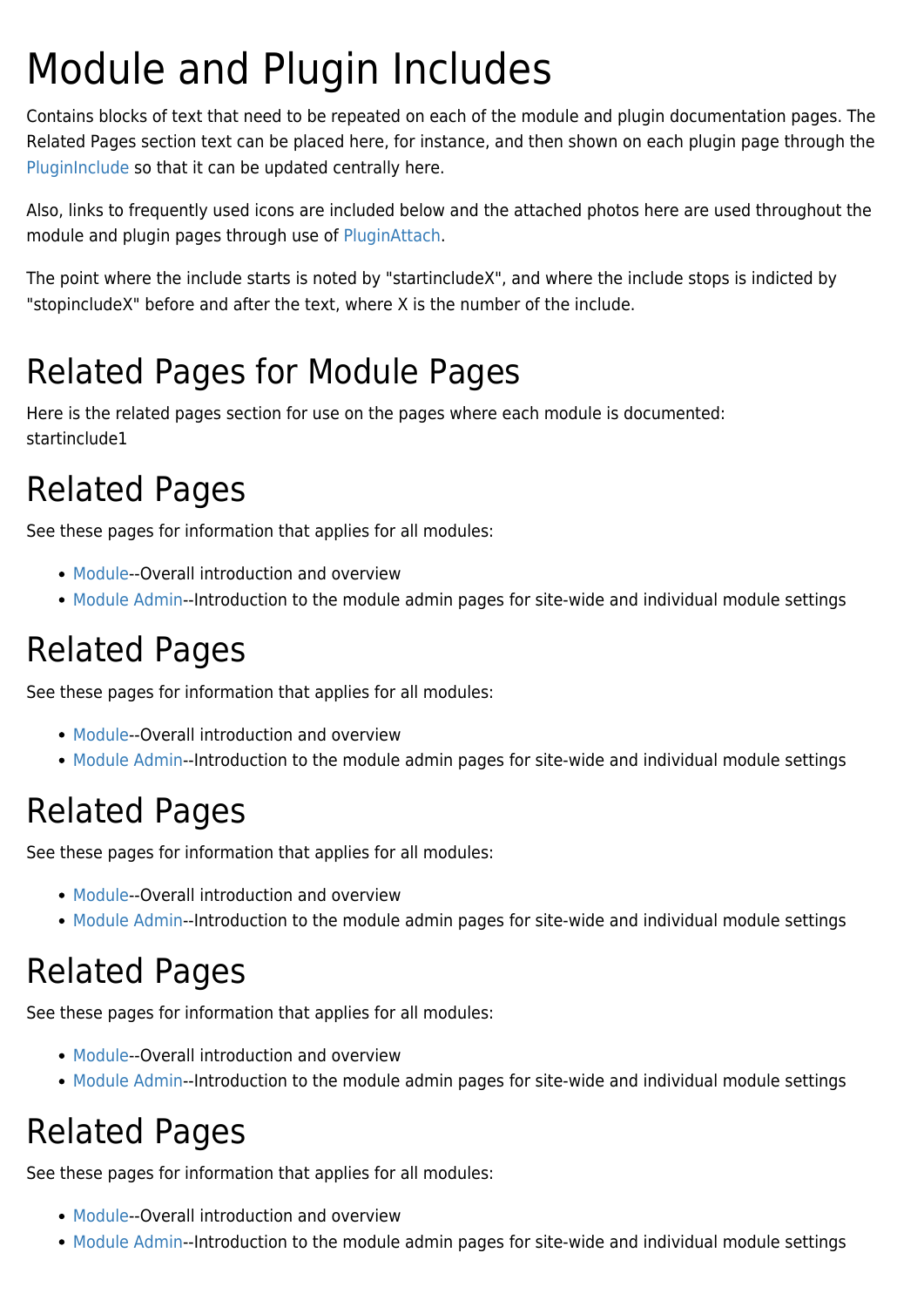# Related Pages

See these pages for information that applies for all modules:

- [Module](https://doc.tiki.org/Module)--Overall introduction and overview
- [Module Admin-](https://doc.tiki.org/Module-Admin)-Introduction to the module admin pages for site-wide and individual module settings
	- [Assigning Modules](https://doc.tiki.org/Assigning-Modules)--How to select a module to configure it
	- [Module Settings Interface](https://doc.tiki.org/Module-Settings-Interface)--Interface for configuring individual module settings
	- [Module Settings Parameters](https://doc.tiki.org/Module-Settings-Parameters)--Explanation of standard parameter settings for modules
	- [Creating Custom Modules-](https://doc.tiki.org/Creating-Custom-Modules)-How to create user modules
- [Index of Modules](https://doc.tiki.org/Index-of-Modules)--Links to the documentation of individual modules
- [User Modules-](https://doc.tiki.org/User-Modules)-how (if the feature is active) users can choose and place their modules
- [Mods Type Modules-](https://doc.tiki.org/Mods-Type-Modules)-links to modules that are installed as components
	- [Assigning Modules](https://doc.tiki.org/Assigning-Modules)--How to select a module to configure it
	- [Module Settings Interface](https://doc.tiki.org/Module-Settings-Interface)--Interface for configuring individual module settings
	- [Module Settings Parameters](https://doc.tiki.org/Module-Settings-Parameters)--Explanation of standard parameter settings for modules
	- [Creating Custom Modules-](https://doc.tiki.org/Creating-Custom-Modules)-How to create user modules
- [Index of Modules](https://doc.tiki.org/Index-of-Modules)--Links to the documentation of individual modules
- [User Modules-](https://doc.tiki.org/User-Modules)-how (if the feature is active) users can choose and place their modules
- [Mods Type Modules-](https://doc.tiki.org/Mods-Type-Modules)-links to modules that are installed as components
	- [Assigning Modules](https://doc.tiki.org/Assigning-Modules)--How to select a module to configure it
	- [Module Settings Interface](https://doc.tiki.org/Module-Settings-Interface)--Interface for configuring individual module settings
	- [Module Settings Parameters](https://doc.tiki.org/Module-Settings-Parameters)--Explanation of standard parameter settings for modules
	- [Creating Custom Modules-](https://doc.tiki.org/Creating-Custom-Modules)-How to create user modules
- [Index of Modules](https://doc.tiki.org/Index-of-Modules)--Links to the documentation of individual modules
- [User Modules-](https://doc.tiki.org/User-Modules)-how (if the feature is active) users can choose and place their modules
- [Mods Type Modules-](https://doc.tiki.org/Mods-Type-Modules)-links to modules that are installed as components
	- [Assigning Modules](https://doc.tiki.org/Assigning-Modules)--How to select a module to configure it
	- [Module Settings Interface](https://doc.tiki.org/Module-Settings-Interface)--Interface for configuring individual module settings
	- [Module Settings Parameters](https://doc.tiki.org/Module-Settings-Parameters)--Explanation of standard parameter settings for modules
	- [Creating Custom Modules-](https://doc.tiki.org/Creating-Custom-Modules)-How to create user modules
- [Index of Modules](https://doc.tiki.org/Index-of-Modules)--Links to the documentation of individual modules
- [User Modules-](https://doc.tiki.org/User-Modules)-how (if the feature is active) users can choose and place their modules
- [Mods Type Modules-](https://doc.tiki.org/Mods-Type-Modules)-links to modules that are installed as components
	- [Assigning Modules](https://doc.tiki.org/Assigning-Modules)--How to select a module to configure it
	- [Module Settings Interface](https://doc.tiki.org/Module-Settings-Interface)--Interface for configuring individual module settings
	- [Module Settings Parameters](https://doc.tiki.org/Module-Settings-Parameters)--Explanation of standard parameter settings for modules
	- [Creating Custom Modules-](https://doc.tiki.org/Creating-Custom-Modules)-How to create user modules
- [Index of Modules](https://doc.tiki.org/Index-of-Modules)--Links to the documentation of individual modules
- [User Modules-](https://doc.tiki.org/User-Modules)-how (if the feature is active) users can choose and place their modules
- [Mods Type Modules-](https://doc.tiki.org/Mods-Type-Modules)-links to modules that are installed as components
	- [Assigning Modules](https://doc.tiki.org/Assigning-Modules)--How to select a module to configure it
	- [Module Settings Interface](https://doc.tiki.org/Module-Settings-Interface)--Interface for configuring individual module settings
	- [Module Settings Parameters](https://doc.tiki.org/Module-Settings-Parameters)--Explanation of standard parameter settings for modules
	- [Creating Custom Modules-](https://doc.tiki.org/Creating-Custom-Modules)-How to create user modules
- [Index of Modules](https://doc.tiki.org/Index-of-Modules)--Links to the documentation of individual modules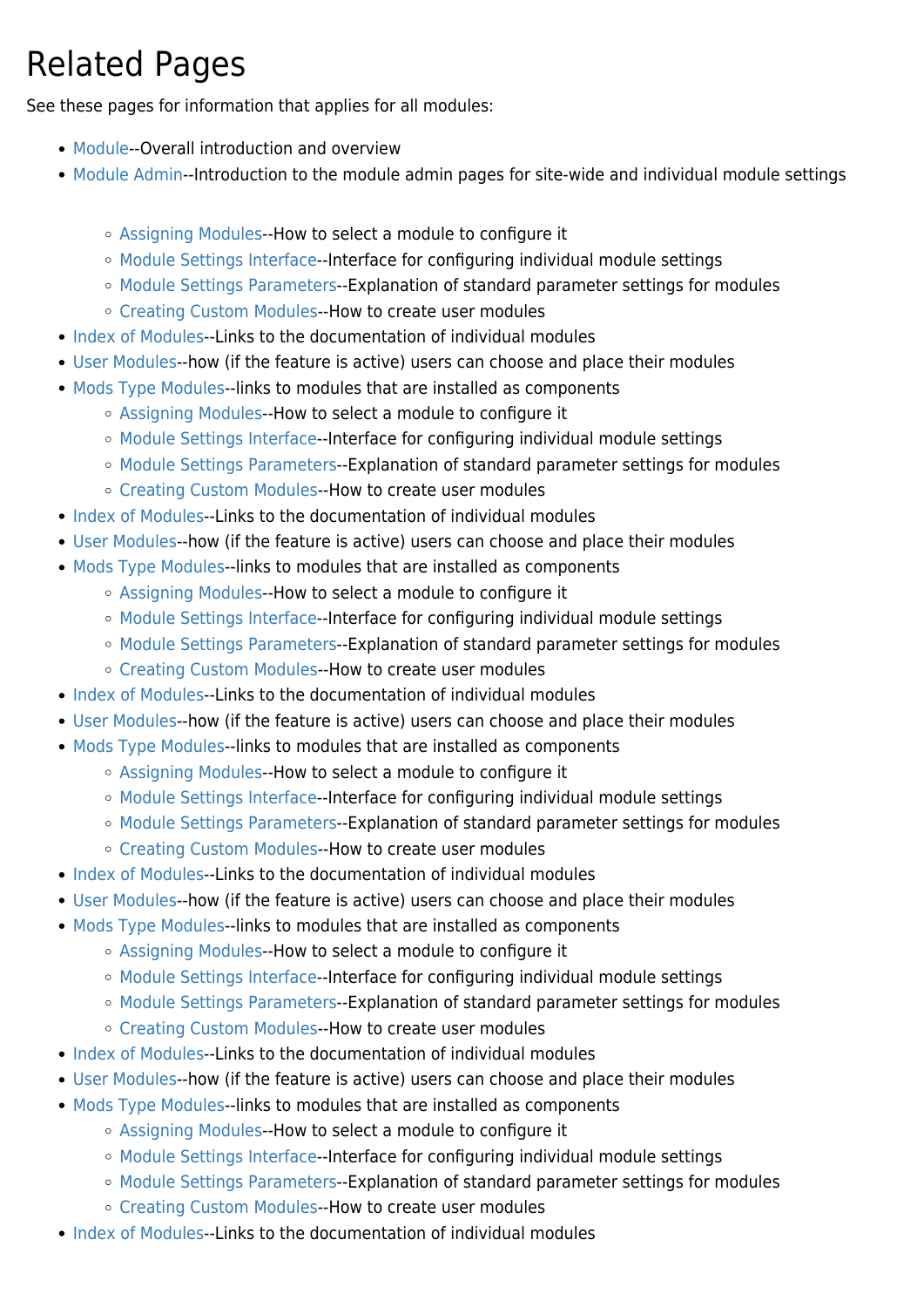- [User Modules-](https://doc.tiki.org/User-Modules)-how (if the feature is active) users can choose and place their modules
- [Mods Type Modules-](https://doc.tiki.org/Mods-Type-Modules)-links to modules that are installed as components

#### stopinclude1

Since Tiki6 headings from includes are not showing up correctly in the maketoc plugin, so use the below as a workaround:

#### startinclude1a

See these pages for information that applies for all modules:

- [Module](https://doc.tiki.org/Module)--Overall introduction and overview
- [Module Admin-](https://doc.tiki.org/Module-Admin)-Introduction to the module admin pages for site-wide and individual module settings
	- [Assigning Modules](https://doc.tiki.org/Assigning-Modules)--How to select a module to configure it
	- [Module Settings Interface](https://doc.tiki.org/Module-Settings-Interface)--Interface for configuring individual module settings
	- [Module Settings Parameters](https://doc.tiki.org/Module-Settings-Parameters)--Explanation of standard parameter settings for modules
	- [Creating Custom Modules-](https://doc.tiki.org/Creating-Custom-Modules)-How to create user modules
- [Index of Modules](https://doc.tiki.org/Index-of-Modules)--Links to the documentation of individual modules
- [User Modules-](https://doc.tiki.org/User-Modules)-how (if the feature is active) users can choose and place their modules
- [Mods Type Modules-](https://doc.tiki.org/Mods-Type-Modules)-links to modules that are installed as components

#### stopinclude1a

### Related Pages for Plugin Pages

Here is the related pages section for use on the pages where each plugin is documented:

startinclude2

### Related pages

- [Wiki Plugin](https://doc.tiki.org/Wiki%20Plugin)  has links to all plugins and describes how the syntax works for a plugin
- [Mods Type Wikiplugins](https://doc.tiki.org/Mods-Type-Wikiplugins)

#### stopinclude2

And here is the code to include the above text block on a page:

#### **Include code**

{include page="Module and Plugin Includes" start="startinclude2" stop="stopinclude2"}

Since Tiki6 headings from includes are not showing up correctly in the maketoc plugin, so use the below as a workaround:

startinclude3

- [Wiki Plugin](https://doc.tiki.org/Wiki%20Plugin)  has links to all plugins and describes how the syntax works for a plugin
- [Mods Type Wikiplugins](https://doc.tiki.org/Mods-Type-Wikiplugins)

stopinclude3